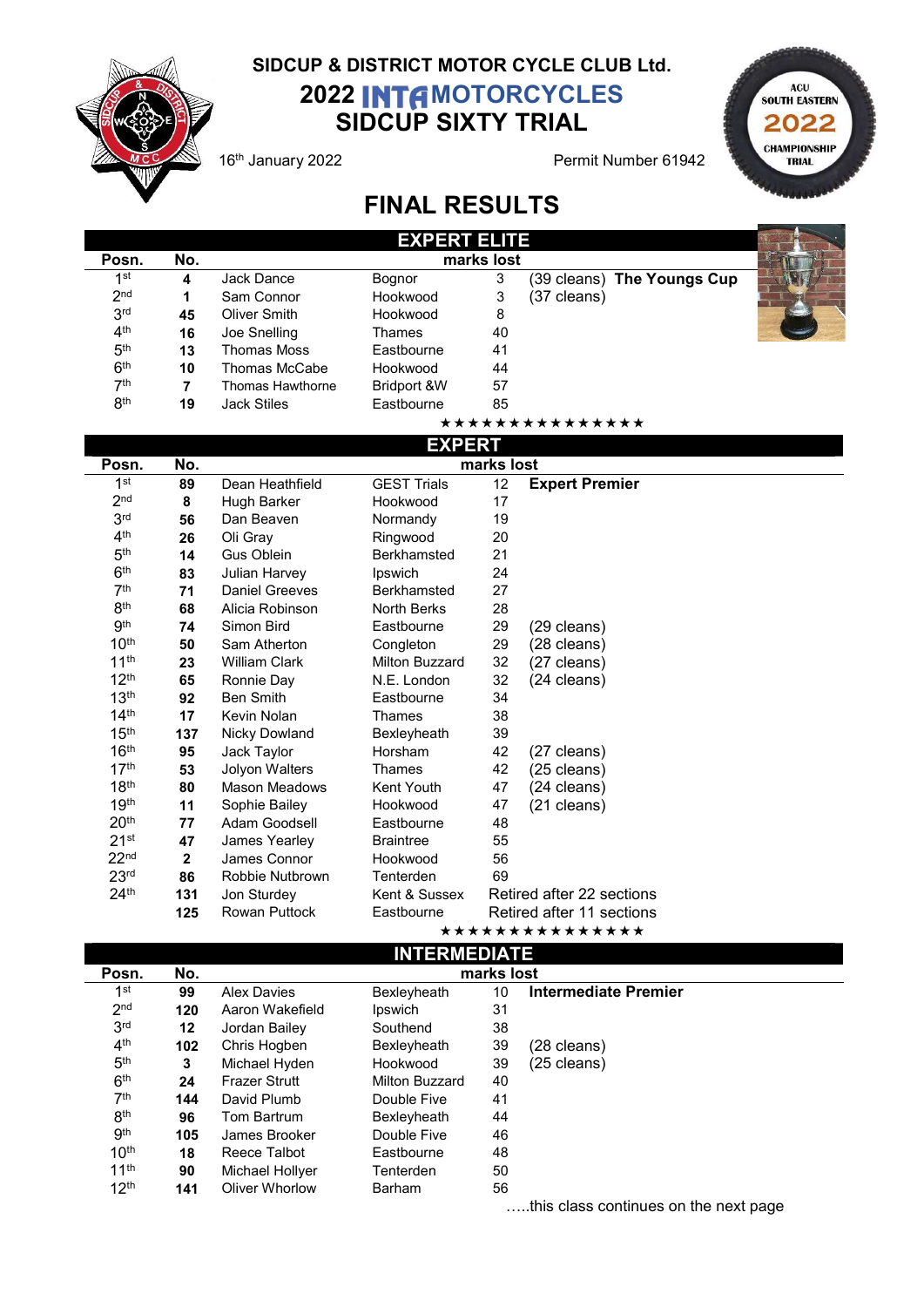## INTERMEDIATE continued

| Posn.                                | No.       |                                                  |                           | marks lost |                                              |
|--------------------------------------|-----------|--------------------------------------------------|---------------------------|------------|----------------------------------------------|
| 13th                                 | 33        | Craig Moir                                       | Eastbourne                | 59         |                                              |
| 14 <sup>th</sup>                     | 39        | David Kent                                       | <b>OWLS</b>               | 63         |                                              |
| 15 <sup>th</sup>                     | 72        | Nathan Morton                                    | <b>Braintree</b>          | 65         |                                              |
| 16 <sup>th</sup>                     | 51        | Sam Cooper                                       | Sidcup                    | 68         |                                              |
| 17 <sup>th</sup>                     | 48        | Jack Taylor                                      | Ashford                   | 75         |                                              |
| 18 <sup>th</sup>                     | 75        | <b>Richard Penfold</b>                           | <b>Braintree</b>          | 78         |                                              |
| 19 <sup>th</sup>                     | 54        | Henry Cooper                                     | Sidcup                    | 104        |                                              |
|                                      | 123       | Michael Lilley                                   | Ipswich                   |            | Retired after 23 sections                    |
|                                      | 93        | Jon Smith                                        | Eastbourne                |            | Retired after 9 sections                     |
|                                      | 9         | <b>Wayne Geary</b>                               | Normandy                  |            | Retired after 8 sections                     |
|                                      |           |                                                  |                           |            | ***************                              |
|                                      |           |                                                  | <b>OVER 40 BLUE ROUTE</b> |            |                                              |
| Posn.                                | No.       |                                                  |                           | marks lost |                                              |
| 1 <sup>st</sup>                      | 117       | Mark Reason                                      | Erith                     | 14         | (33 0's; 3 1's; 3 2's) Over 40 Premier       |
| 2 <sub>nd</sub>                      | 21        | <b>Michael Stiles</b>                            | Eastbourne                | 14         | (330's; 31's; 11)                            |
| 3 <sup>rd</sup>                      | 15        | <b>Ashley Hall</b>                               | Thames                    | 16         |                                              |
| 4 <sup>th</sup>                      | 69        | <b>Gavin Cooper</b>                              | Gravesend                 | 24         |                                              |
| 5 <sup>th</sup>                      | 57        | <b>Neil Bowker</b>                               | Witley                    | 25         |                                              |
| 6 <sup>th</sup>                      | 138       | <b>Neil Challice</b>                             | Kingston                  | 27         |                                              |
| $=7th$                               | 42        | <b>Martin Stevens</b>                            | <b>OWLS</b>               | 29         |                                              |
| $=8th$                               | 81        | Roger Higgs                                      | Southend                  | 29         |                                              |
| 9 <sup>th</sup>                      | 30        | <b>Leonard Tidd</b>                              | Berkhamsted               | 29         | (29 cleans)                                  |
| 10 <sup>th</sup>                     | 111       | Dave Shave                                       | Double Five               | 29         | (28 cleans)                                  |
| 11 <sup>th</sup>                     | 87        | <b>Michael Nutbrown</b>                          | Tenterden                 | 33         |                                              |
| 12 <sup>th</sup><br>13 <sup>th</sup> | 84        | Paul Whitehead                                   | C. Colchester<br>Erith    | 35         | (29 cleans)                                  |
| 14 <sup>th</sup>                     | 126<br>63 | Lee Brocklehurst                                 | Gravesend                 | 35<br>36   | (28 cleans)                                  |
| 15 <sup>th</sup>                     | 108       | <b>Steve Mannerings</b><br><b>Chris Anderson</b> | Sittingbourne             | 37         |                                              |
| 16 <sup>th</sup>                     | 36        | <b>Adam Marshall</b>                             | Gravesend                 | 40         |                                              |
| 17 <sup>th</sup>                     | 129       | <b>Thorne Smith</b>                              | <b>Barham</b>             | 46         |                                              |
| 18 <sup>th</sup>                     | 114       | <b>Robert Smith</b>                              | Gravesend                 | 91         |                                              |
|                                      |           |                                                  |                           |            |                                              |
|                                      |           |                                                  |                           |            |                                              |
| 19 <sup>th</sup>                     | 78        | James Brown                                      | Chelmsford                |            | Retired after 15 sections<br>*************** |
|                                      |           |                                                  |                           |            |                                              |
| Posn.                                | No.       |                                                  | <b>NOVICE</b>             | marks lost |                                              |
| 1 <sup>st</sup>                      | 116       |                                                  |                           | 14         | <b>Novice Premier</b>                        |
| 2 <sub>nd</sub>                      | 128       | Doug Norris<br>Mark Teal                         | Bexleyheath<br>Barham     |            |                                              |
| 3 <sub>rd</sub>                      | 44        | <b>Grace Dark</b>                                | <b>RRND</b>               | 17<br>20   |                                              |
| 4 <sup>th</sup>                      | 62        | <b>Robert Head</b>                               | Talmag                    | 25         |                                              |
| 5 <sup>th</sup>                      | 98        | <b>Jack Beck</b>                                 | Tenterden                 | 26         | (31 cleans)                                  |
| 6 <sup>th</sup>                      | 110       | James Coker                                      | Sidcup                    | 26         | (29 cleans; 4 ones)                          |
| 7 <sup>th</sup>                      | 107       | <b>Chris Guppy</b>                               | Thames                    | 26         | (29 cleans; 2 ones)                          |
| 8 <sup>th</sup>                      | 113       | lan Pape                                         | Bexleyheath               | 26         | (28 cleans)                                  |
| <b>gth</b>                           | 66        | Will Barden                                      | Tenterden                 | 28         | (31 cleans)                                  |
| 10 <sup>th</sup>                     | 143       | Max Whorlow                                      | Barham                    | 28         | (28 cleans)                                  |
| 11 <sup>th</sup>                     | 5         | Luke Wilkinson                                   | Bexleyheath               | 33         |                                              |
| 12 <sup>th</sup>                     | 134       | Ben Blackman                                     | Barham                    | 56         |                                              |
| 13 <sup>th</sup>                     | 59        | <b>Matthew Savage</b>                            | Sidcup                    | 66         |                                              |
| 14 <sup>th</sup>                     | 119       | Jake Houckham                                    | Gravesend                 | 72         |                                              |
| 15 <sup>th</sup>                     | 60        | Rob Cameron                                      | <b>OWLS</b>               | 77         |                                              |
|                                      | 41        | Jake Cuckow                                      | OWLS                      |            | Retired after 13 sections                    |
|                                      | 101       | <b>Steve Higgins</b>                             | Invicta TRC               |            | Retired after 11 sections                    |
|                                      | 122       | Paul Edwards                                     | Sittingbourne             |            | Retired after 3 sections                     |
|                                      | 20        | Andy Hughes                                      | Eastbourne                |            | Non-starter                                  |
|                                      |           |                                                  |                           |            | ***************                              |
| Posn.                                | No.       |                                                  | <b>OVER 50 RED ROUTE</b>  | marks lost |                                              |
| 1 <sup>st</sup>                      | 142       | Kevin Miller                                     | Thames                    | 2          |                                              |
| 2 <sub>nd</sub>                      | 67        | <b>Tim Carter</b>                                | <b>Waltham Chase</b>      | 3          | Over 50 Premier                              |
| 3 <sup>rd</sup>                      | 85        | <b>Gareth Price</b>                              | Ipswich                   | 7          |                                              |

Milton Buzzard 9

 $5<sup>th</sup>$ 

115 Martin Medcraff<br>70 Martin Greeves